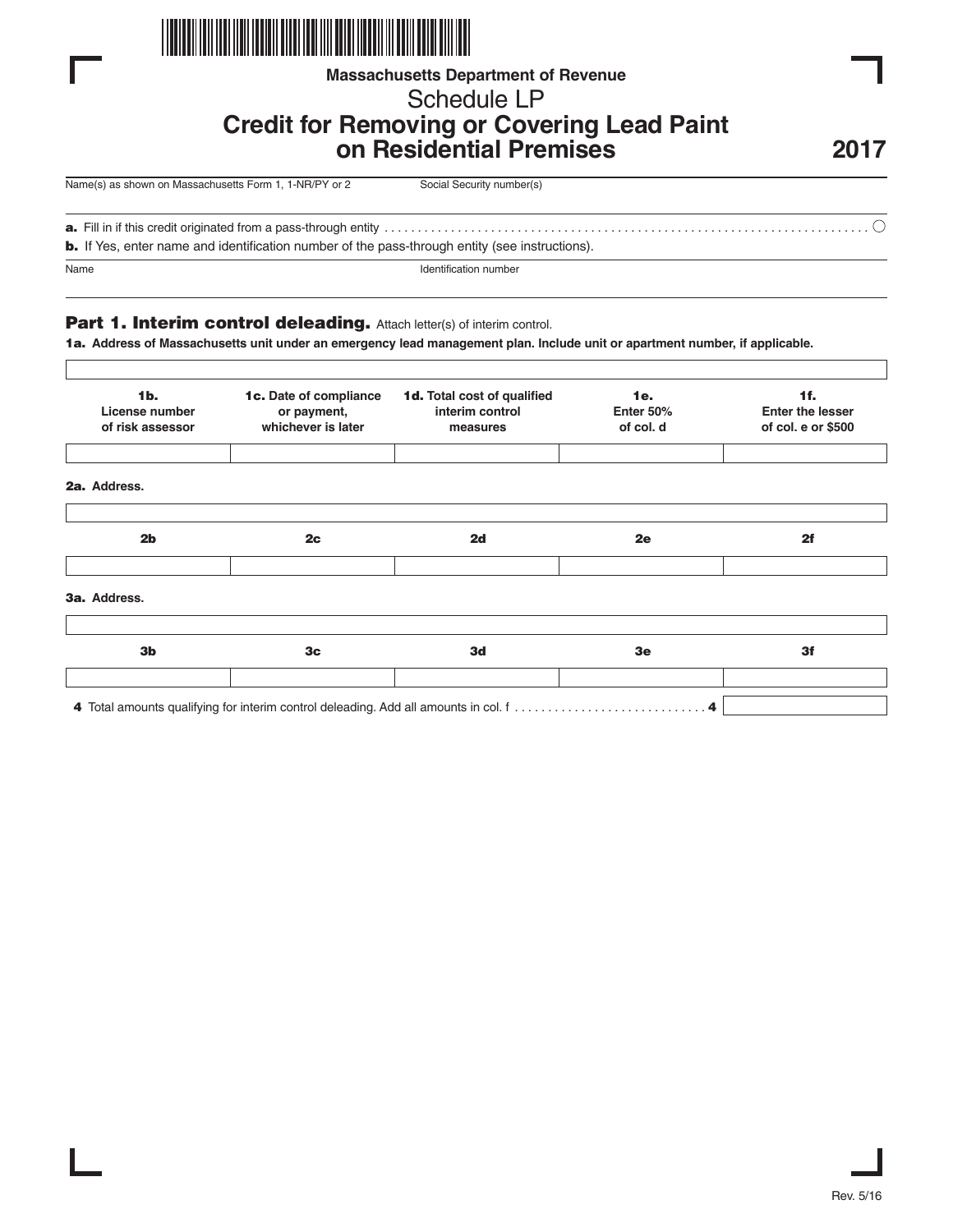

**2017 SCHEDULE LP, PAGE 2**

Name(s) as shown on Massachusetts Form 1, 1-NR/PY or 2 Social Security number(s)

 $\Gamma$ 

#### Part 2. Full compliance deleading. Attach letter(s) of compliance.

**1a. Address of Massachusetts unit deleaded. Include unit or apartment number, if applicable.**

| 1 <sub>b</sub><br>License number<br>of inspector of<br>final deleading | 1c.<br>Date of compliance<br>or payment,<br>whichever is later | 1d.<br><b>Total cost of qualified</b><br>lead removal or<br>covering measures | 1e.<br><b>Total cost or</b><br>\$1,500, whichever<br>is less | 1f. Subtract from col. e.<br>any entry in Part 1, col. f<br>or any entry from<br>2010 through 2016 of<br>Sch. LP, Part 1, col. f |
|------------------------------------------------------------------------|----------------------------------------------------------------|-------------------------------------------------------------------------------|--------------------------------------------------------------|----------------------------------------------------------------------------------------------------------------------------------|
| 2a. Address.                                                           |                                                                |                                                                               |                                                              |                                                                                                                                  |
|                                                                        |                                                                |                                                                               |                                                              |                                                                                                                                  |
| 2 <sub>b</sub>                                                         | 2 <sub>c</sub>                                                 | 2d                                                                            | 2e                                                           | 2f                                                                                                                               |
| 3a. Address.                                                           |                                                                |                                                                               |                                                              |                                                                                                                                  |
|                                                                        |                                                                |                                                                               |                                                              |                                                                                                                                  |
|                                                                        | 3 <sub>c</sub>                                                 | 3d                                                                            | 3e                                                           | 3f                                                                                                                               |

## **Part 3. Current year credit**

| 8 Total tax from return (Form 1, line 28; Form 1-NR/PY, line 32; or Form 2) less Limited Income Credit, and/or Credit for<br>Taxes Paid to Other Jurisdictions, and/or certain other credits, if any. Not less than "0". See instructions 8                              |  |
|--------------------------------------------------------------------------------------------------------------------------------------------------------------------------------------------------------------------------------------------------------------------------|--|
| 9 Massachusetts Lead Paint Credit allowable this year (smaller of lines 7 or 8). Enter here and on the Credit Manager Schedule. You must enclose<br>Schedule LP with your return. Failure to do so will result in this credit being disallowed on your tax return and an |  |

adjustment of your reported tax. . . . . . . . . . . . . . . . . . . . . . . . . . . . . . . . . . . . . . . . . . . . . . . . . . . . . . . . . . . . . . . . . . . . . . . **9**

### **Part 4. Unused lead paint carryover**

**10** Complete only if line 7 is greater than line 8, or if you have unused credits from prior years.

|    | Year   | a. Unused credits from prior years<br>and current year credit | b. Portion used<br>this year                                                                                          | c. Unused credit available<br>Subtract col. b from col. a |           |
|----|--------|---------------------------------------------------------------|-----------------------------------------------------------------------------------------------------------------------|-----------------------------------------------------------|-----------|
|    |        |                                                               |                                                                                                                       | Amount                                                    | For       |
|    | 2011   | (2016 Sch. LP, line 11, col. c)                               | <u> 1980 - Jan James Alemania, martin amerikan basar dan berasal dan berasal dari berasal dalam berasal dalam ber</u> |                                                           | 2018      |
|    | 2012   | (2016 Sch. LP, line 11, col. c) ______________                |                                                                                                                       |                                                           | 2018-2019 |
|    | 2013   | (2016 Sch. LP, line 11, col. c)                               |                                                                                                                       |                                                           | 2018-2020 |
|    | 2014   | $(2016$ Sch. LP, line 11, col. c)                             |                                                                                                                       |                                                           | 2018-2021 |
|    | 2015   | (2016 Sch. LP, line 11, col. c)                               | <u> 1980 - Andrea Andrew Maria (h. 1980).</u>                                                                         |                                                           | 2018-2022 |
|    | 2016   | (2016 Sch. LP, line 11, col. c)                               |                                                                                                                       |                                                           | 2018-2023 |
|    | 2017   | (2017 Sch. LP, line 5)                                        |                                                                                                                       |                                                           | 2018-2024 |
| 11 | Totals |                                                               |                                                                                                                       |                                                           |           |